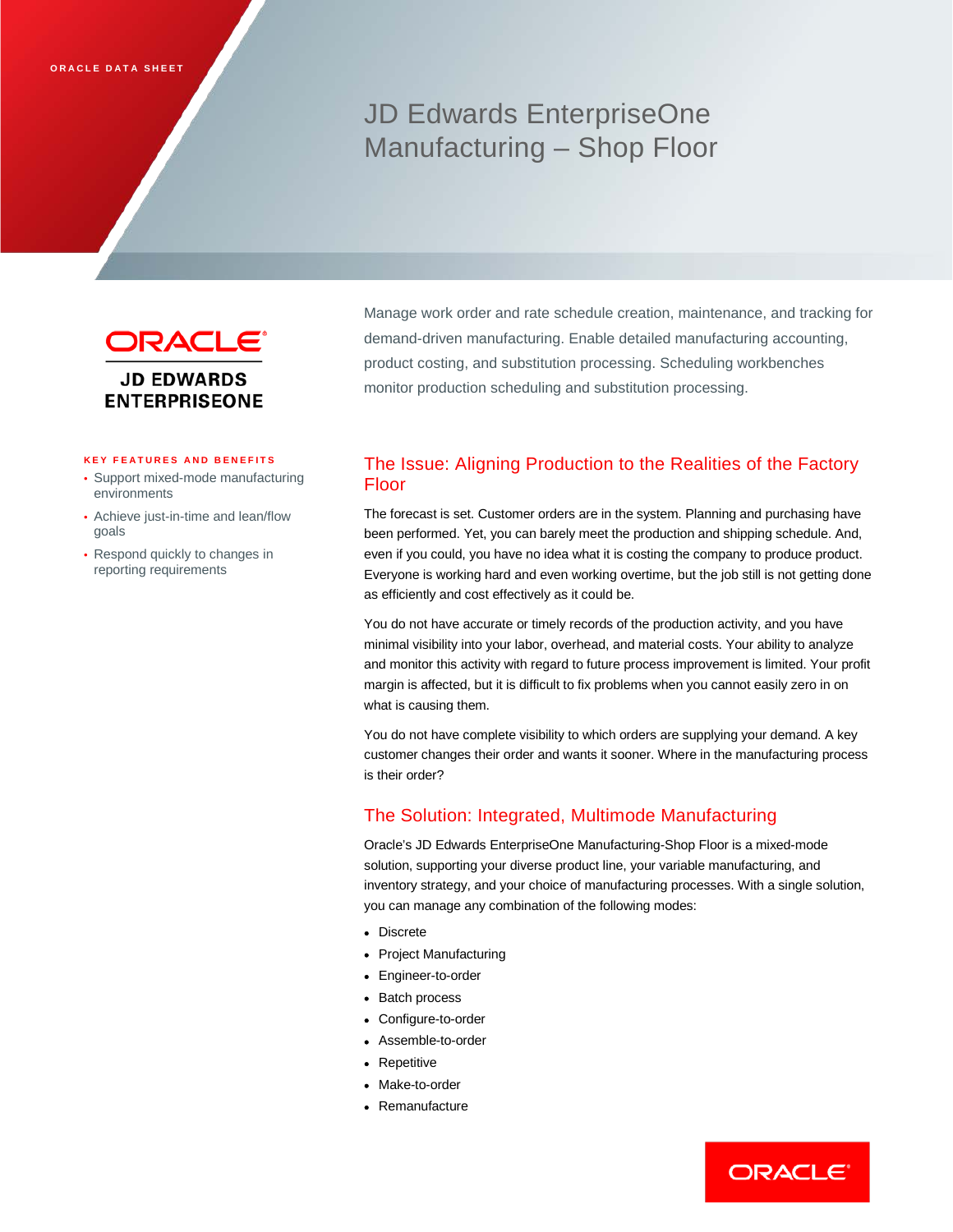#### **FEATURE/FUNCTION HIGHLIGHTS**

- Hours and quantities tracking
- Process/routing instructions
- Production tracking and reporting
- Material tracking and reporting
- Launch and/or demand-driven execution
- Multiple work order types
- Workflow control

ī

- Linkage to sales and purchase orders
- Work order subcontracting
- Preflush, backflush, or pay-point backflush
- Dispatch lists
- Scheduling workbench
- Completions to multiple lots and locations
- Inventory commitment rules
- Lot and serial number control with trace/track capability
- Labor reporting, work order and rate schedule creation
- Visibility and tracking of the customer order throughout the manufacturing process
- Separation of inventory by customer demand
- Make-to-stock
- Job shop
- Push and/or pull

By managing the flow of materials inside the plant, JD Edwards EnterpriseOne Manufacturing-Shop Floor executes the production plan that supports inventory, cost, quality, and product lead-time objectives to meet customer and marketplace requirements.

An effectively managed shop floor control system serves as both a participant and a mediator between production control and the shop manufacturing floor. It efficiently schedules your work-in-process activities—whether they are regular work orders, rate scheduled, or preventive maintenance—and creates the needed parts list and routings.

Better yet, you can drive production and component replenishment by manual or electronic kanban signals, both inside your plant and with your suppliers, to achieve justin-time and lean/flow goals.

With Project Manufacturing, you can:

- Track customers' orders through a unique production number
- Check customer status by reviewing any of the elements shown in the workbench
- Respond to evolving conditions by navigating users to the specific applications for review, update, or adjustments

You can manage the shop floor by:

- Associating all of the transactions to a manufacturing project
- Tying the following transactions to a production number:
	- Work orders
	- Sales orders
	- Purchase orders
	- Inventory transactions
- Reviewing all related elements that impact whether or not a project stays on track and take action as needed

You can define and track forecast demand by:

- Setting up forecasts by production number to create demand for:
	- Particular customers
	- Specific areas
- Managing orders through the workbench

#### Efficiently Managing the Production Process

It all begins with the creation of demand or a work order via the sales order or planning system. With the online or hard copy work order, the parts list and routing are attached and the shop packet is established.

With the aid of the scheduling workbench, you can access a variety of online options that are useful for work order management as you coordinate the shop floor timetable with the labor and material needed to meet the production schedule. The scheduling functionality shows work center information (a dispatch list) for work orders, including operation sequence, open orders, and run hours by machine and labor.

Material can be manually issued, preflushed, or backflushed at a work center pay point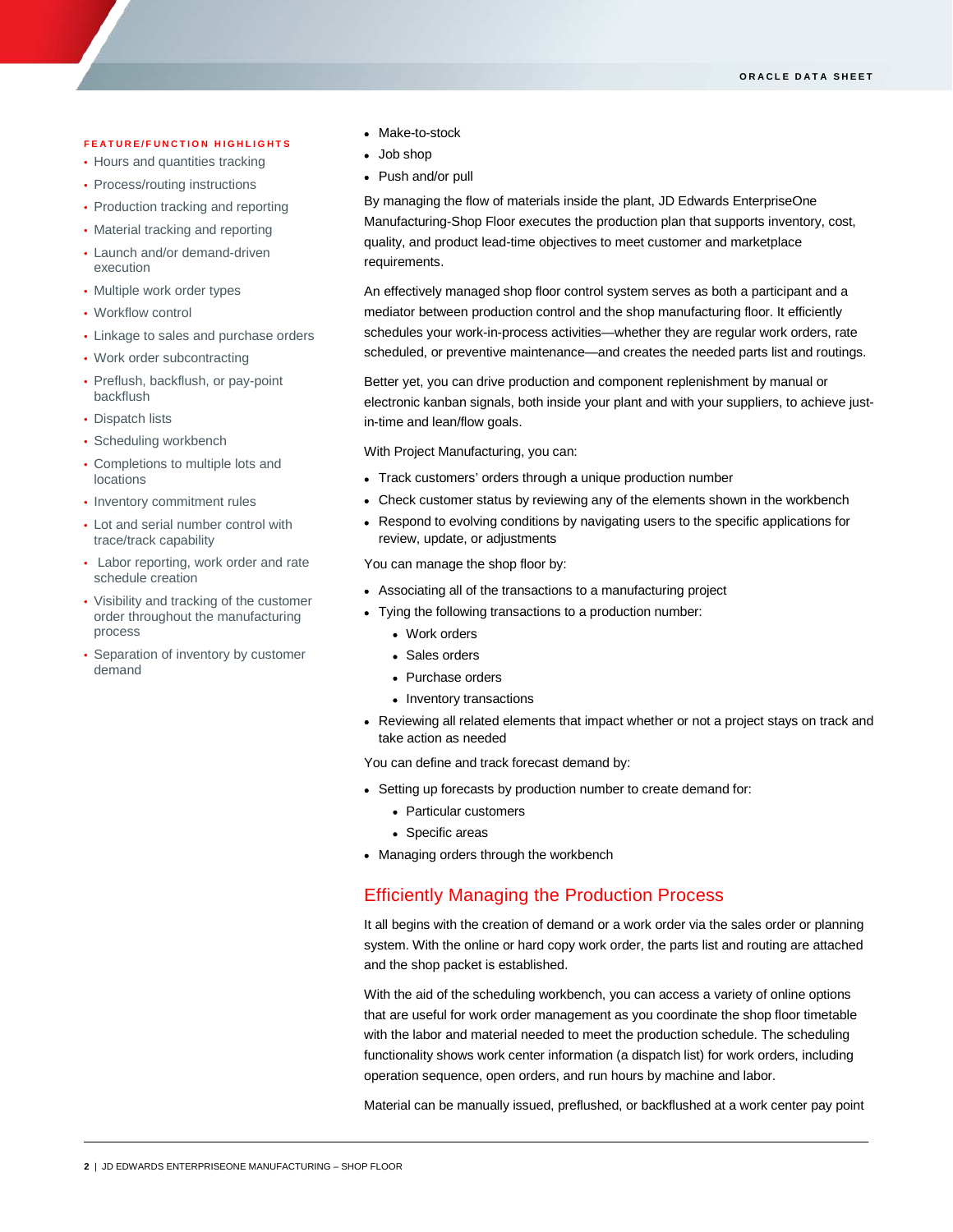or on completion of the work order.

When work is performed and has gone through the routing steps, the system automatically records the quantities completed and labor hours expended. At your option, you can set up the system so that the labor hours are simultaneously entered into payroll time entry.

The completed items can then go to a designated location, be stored in inventory, or be shipped against a sales order already entered in the system. With integrated warehouse management, completed work order items can be cross-docked.

## Automating Tracking and Reporting to Meet the Business Needs

The system uses data from the shop floor to maintain and communicate status information regarding labor, materials, work centers, routings, and the end operations required to complete the production requests. As material is used and labor is expended, the system offers accurate up-to-date scheduling, cost, and variance information.

In addition to setting up a monthly or yearly manufacturing day calendar, you also can establish resource units by work center for any work day, month, or year—further finetuning scheduling capabilities, capacity planning, efficiency, and usage.

The system builds in flexibility to respond swiftly to different tracking and reporting requirements. You decide how orders are managed, with the ability to:

- Differentiate work orders by type, priority, and operation status
- Create as many status codes as you need for effective tracking
- Define type, priority, status, phase, category, operation status, and document type codes

With JD Edwards EnterpriseOne Manufacturing-Shop Floor, you maintain cost control, accountability, and cash flow. You can assess charges for labor, equipment time, inventory issues, and payable invoices directly to work orders to ensure accurate billing and revenue recognition. You also realize the benefits of coordinating the release of jobs, preparing documentation, and providing accurate feedback and accountability throughout the production cycle.

#### Solution Integration

- JD Edwards EnterpriseOne Financial Management suite
	- Payroll Processing module
- JD Edwards EnterpriseOne Manufacturing suite
	- Manufacturing–ETO Foundation module
	- Manufacturing–PDM module
	- Quality Management module
	- Lean Execution module
	- Project Manufacturing module
- JD Edwards EnterpriseOne Logistics suite
	- Inventory module
	- Warehouse Management module

ī